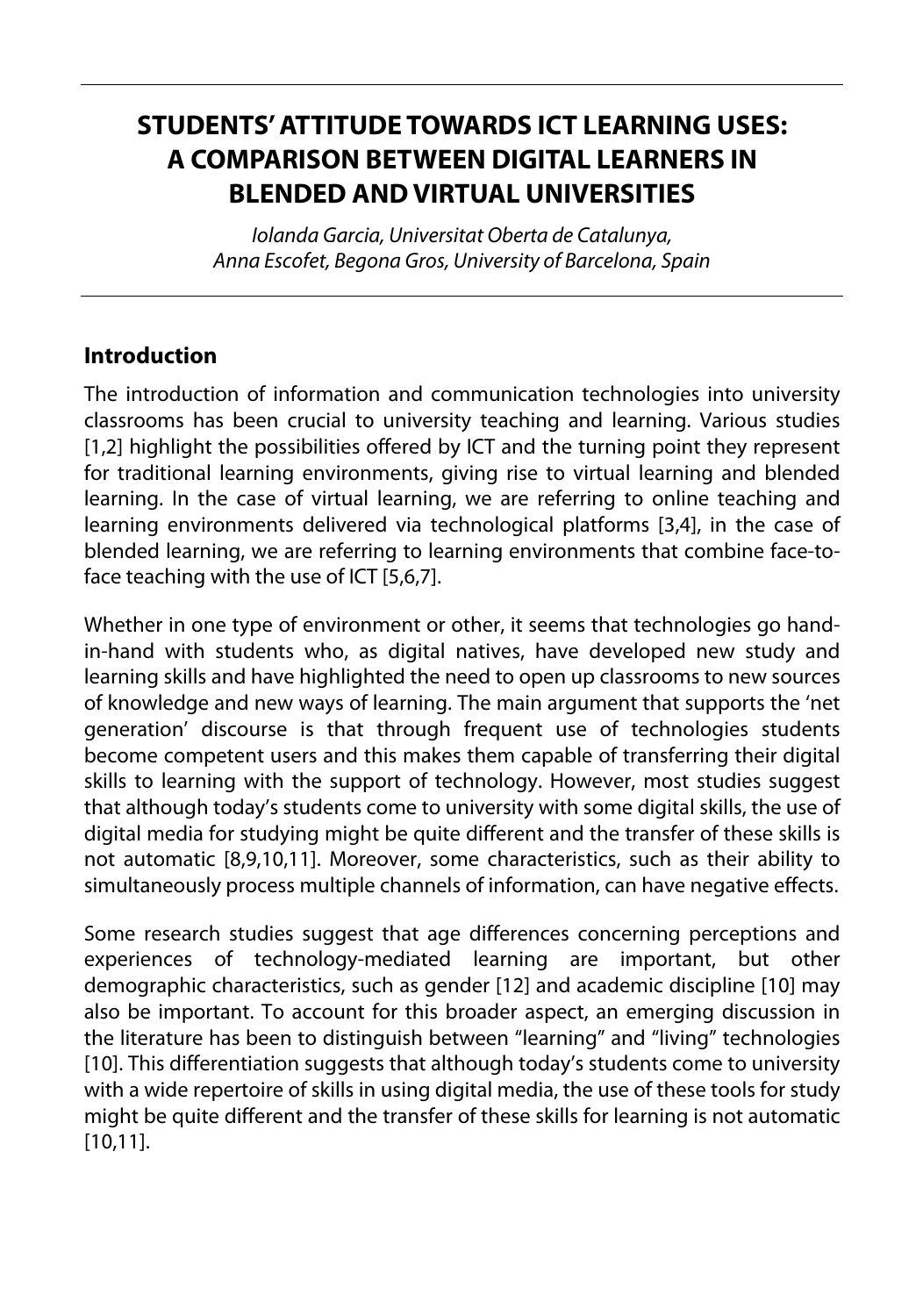Helsper and Eynon [13] analysed the different aspects of what a digital native is by exploring whether acting like a digital native is determined by age; experience or breadth of use, independently of their age or experience. The conclusion is that the degree of digital expertise is related to the confidence in the use of technologies, the use of the Internet as a first port of call for information and the use of the Internet for learning as well as other activities [13].

Taking into account that the use of technology to support learning in higher education is becoming more and more relevant, the debate must focus on real evidence about students' attitude towards ICT uses for learning purposes. Our study focuses on the analysis of students' ICT uses and perceptions in academic contexts comparing two groups of students: those attending to an online university versus students at traditional universities that provide access to a virtual campus and offer some blended courses.

This paper aims to clarify issues relating to the types of activities that technologies support in everyday and academic life for both groups of students. The initial hypothesis is that the use of technology to support learning is related with the type of actions and tasks being carried out on a daily basis and therefore it is also influenced by the academic learning context, in this case the university model (online or face-to-face/blended).

# **Methodology**

 $\overline{a}$ 

The main research questions of the study are as follows:

- 1. What kinds of activities are supported by technologies in everyday life and academic life among university students?
- 2. In which way does the university model (blended or online) affect academic ICT use and preferences of students?
- 3. How the university model (blended or online) shapes students' perceptions about ICT learning uses?

To respond to these questions we have elaborated and applied a questionnaire to a sample of students from five universities with different characteristics (one of them offers online education and four offer face-to-face with LMS teaching-support environments)<sup>[1](#page-1-0)</sup>.

<span id="page-1-0"></span><sup>1</sup> The online university is the Universitat Oberta de Catalunya (UOC) and the traditional/faceto-face universities are the University of Barcelona, the Polytechnic University of Catalonia, the Vic University, and the University of Lleida.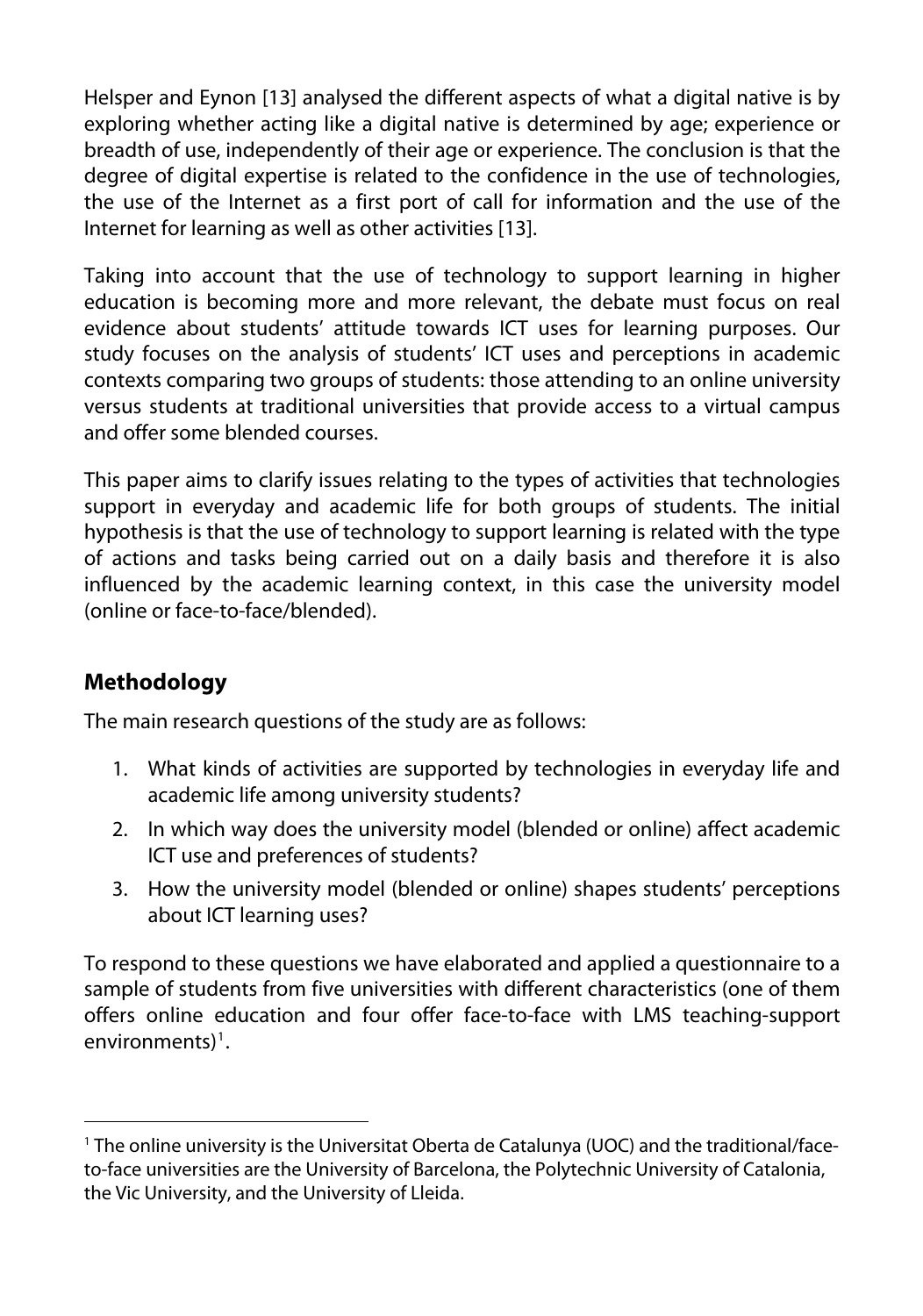The analyzed population is the total number of students enrolled during the 2010- 2011 academic year along their first and fourth years of study at Catalan universities. The final sample of participating students was a total of 1,042 people (error 5 %, confidence interval 95.5 %) and the selection was random.

The independent variables considered in this analysis are: age, gender, university institution of origin (model: virtual or face-to-face), and area of knowledge. The dependent variables considered are:

- 1. Informal use of ICT: type and perception of competence.
- 2. Academic use of ICT (teacher-led): type, frequency of use and perception of usefulness.
- 3. Academic use of ICT (decided by the students).
- 4. Perception and evaluation of the use of ICT.

The questionnaire, based on the research of Kennedy et al. [10], is divided into two parts, the first is designed to characterize university students' uses of technologies (both in formal and non-formal learning contexts) and the second – based on a Likert-type scale (1-5 values of agreement) – aims to analyze the students' perceptions of the use of ICT in different learning dimensions. To create the second part of the questionnaire, we elaborated a set of indicators of ICT use, from the perspective of its perceived utility for students. In doing so, we tried to represent each of the dimensions or presences proposed by Garrison, Anderson and Archer [14] in the CoI model (cognitive, social and teaching). This framework articulates the processes required for knowledge construction through various forms of "presence", which are teaching, social, and cognitive. However, it's important to take into account that although the same terminology is used, the CoI model was not directly applied in this study. In the formulation of those items we emphasized the role of technology as a mediator of different processes related with teaching and learning in a broad sense; that is to say, either in virtual or blended environments, with different methodological approaches and both led by teachers and decided by students. This resulted in a scale formed of 30 items shown in Table 2.

To analyze the reliability of the scale, Cronbach's Alpha coefficient was applied and the result was 0.944, which shows high reliability. After checking the appropriateness of the scale factor analysis (test of Kaiser-Meyer-Olkin (KMO) = 0,950. Barlett test of sphericity:  $\chi^2$  = 17,552, 84; df = 435; p < 0.001), and Moreover, the sample size is adequate (+ sample 5 units per item), an exploratory factor analysis (principal component, varimax rotation) was performed. The results show 5 different components that account for 61.9 % of the variability found in the data (Table 1).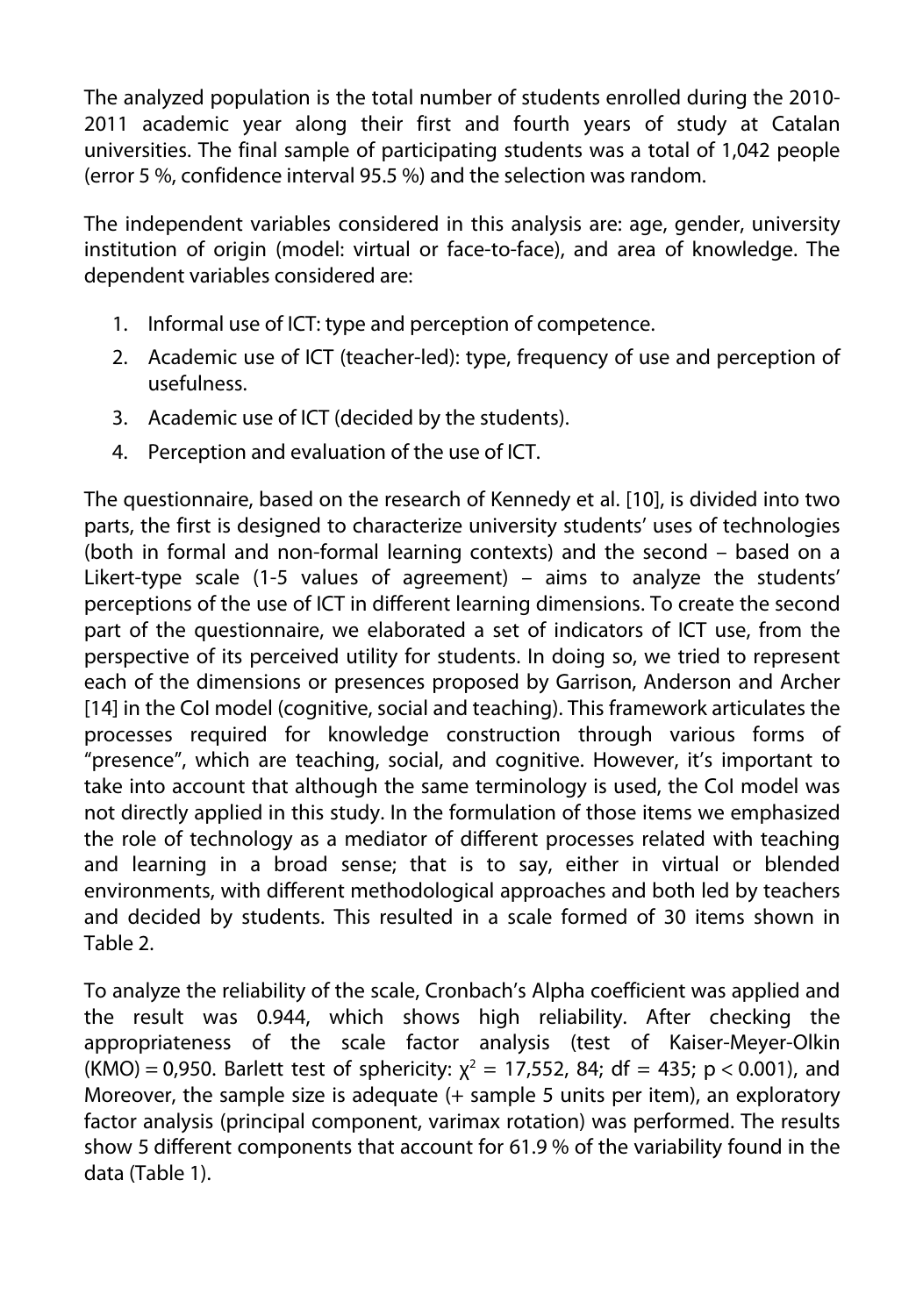| Table 1: Perception of ICT uses in academic tasks. Factor analysis |  |
|--------------------------------------------------------------------|--|
|                                                                    |  |

| Component  |   |        | <b>Autovalors inicials</b> |            |              | l'extracció         | Sumes de les saturacions al quadrat de |
|------------|---|--------|----------------------------|------------|--------------|---------------------|----------------------------------------|
|            |   | Total  | % de la<br>variança        | % acumulat | <b>Total</b> | % de la<br>variança | % acumulat                             |
| dimension0 |   | 11.745 | 39.149                     | 39.149     | 11.745       | 39.149              | 39.149                                 |
|            |   | 2.999  | 9.998                      | 49.147     | 2.999        | 9.998               | 49.147                                 |
|            | 3 | 1.523  | 5.076                      | 54.223     | 1.523        | 5.076               | 54.223                                 |
|            |   | 1.210  | 4.035                      | 58.258     | 1.210        | 4.035               | 58.258                                 |
|            |   | 1.100  | 3.668                      | 61.926     | 1.100        | 3.668               | 61.926                                 |

|  |  |  | Table 2: Perception of ICT uses in academic tasks. Factor analysis |  |
|--|--|--|--------------------------------------------------------------------|--|
|--|--|--|--------------------------------------------------------------------|--|

|                                                                        | Component |                |      |       |      |
|------------------------------------------------------------------------|-----------|----------------|------|-------|------|
|                                                                        | 1         | $\overline{2}$ | 3    | 4     | 5    |
| 30. ICT help to show me the way I am                                   | .785      |                |      |       |      |
| 26. ICT help to generate a pleasant atmosphere in the classroom        | .778      |                |      |       |      |
| 28. ICT facilitate my social relationship with the group               | 757       |                |      |       |      |
| 25. ICT help me to explain my problems to the teacher                  | .717      |                |      |       |      |
| 27. ICT help me to ask others questions                                | 702       |                |      |       |      |
| 23. ICT allow me to express my emotions more freely                    | .690      |                |      |       |      |
| 29. ICT allow me to publicly show what I do for the subjects           | 671       |                |      |       |      |
| 24. ICT enable the teacher to pay more attention to us                 | 636       |                |      |       | .406 |
| 13. ICT help the teacher to guide the working methodology              |           | .736           |      |       |      |
| 14. ICT allow me to plan my work                                       |           | .717           |      | .316  |      |
| 15. ICT allow me to better evaluate my progress in the subject         |           | 626            |      | .513  |      |
| 17. ICT facilitate the presentation of content                         |           | 594            | .413 |       |      |
| 12. I like teachers to use ICT in the subjects                         |           | .540           | .428 |       |      |
| 16. ICT enhance the pace of work                                       |           | 538            |      | .399  |      |
| 20. ICT facilitate the integration of knowledge from different sources |           | .528           |      |       | .438 |
| 1. ICT help me to gain knowledge related to the subject                |           |                | .679 | l.319 |      |
| 5. I use ICT when I want to know more about a topic                    |           |                | .679 |       | 308  |
| 3. ICT help me to do my academic homework faster                       |           |                | .653 |       |      |
| 4. ICT help me to do my academic homework better                       |           |                | .622 |       |      |
| 2. ICT help me to develop skills related to the subject                |           |                | .613 | l.419 |      |
| 7. ICT allow me to exchange ideas with my colleagues                   |           |                | .494 |       | .464 |
| 10. ICT allow me to apply the acquired knowledge                       |           |                |      | .644  |      |
| 8. ICT make it easier for me to pass the course                        |           |                |      | .634  |      |
| 11. ICT facilitate my self-assessment processes                        |           | .310           |      | .623  |      |
| 9. ICT help me to follow the course                                    |           |                | .437 | .496  |      |
| 18. ICT facilitate the diagnosis of my learning mistakes               | .362 .431 |                |      | .476  |      |
| 22. ICT allow me to better communicate with my teacher                 | 313       |                |      |       | .725 |
| 19. ICT help me to receive assistance from the teacher                 |           | .350           |      |       | .668 |
| 6. ICT allow me to exchange ideas with my teacher                      |           |                |      | .436  | .628 |
| 21. ICT help me to resolve my doubts                                   |           | $.379$ .305    |      |       | .513 |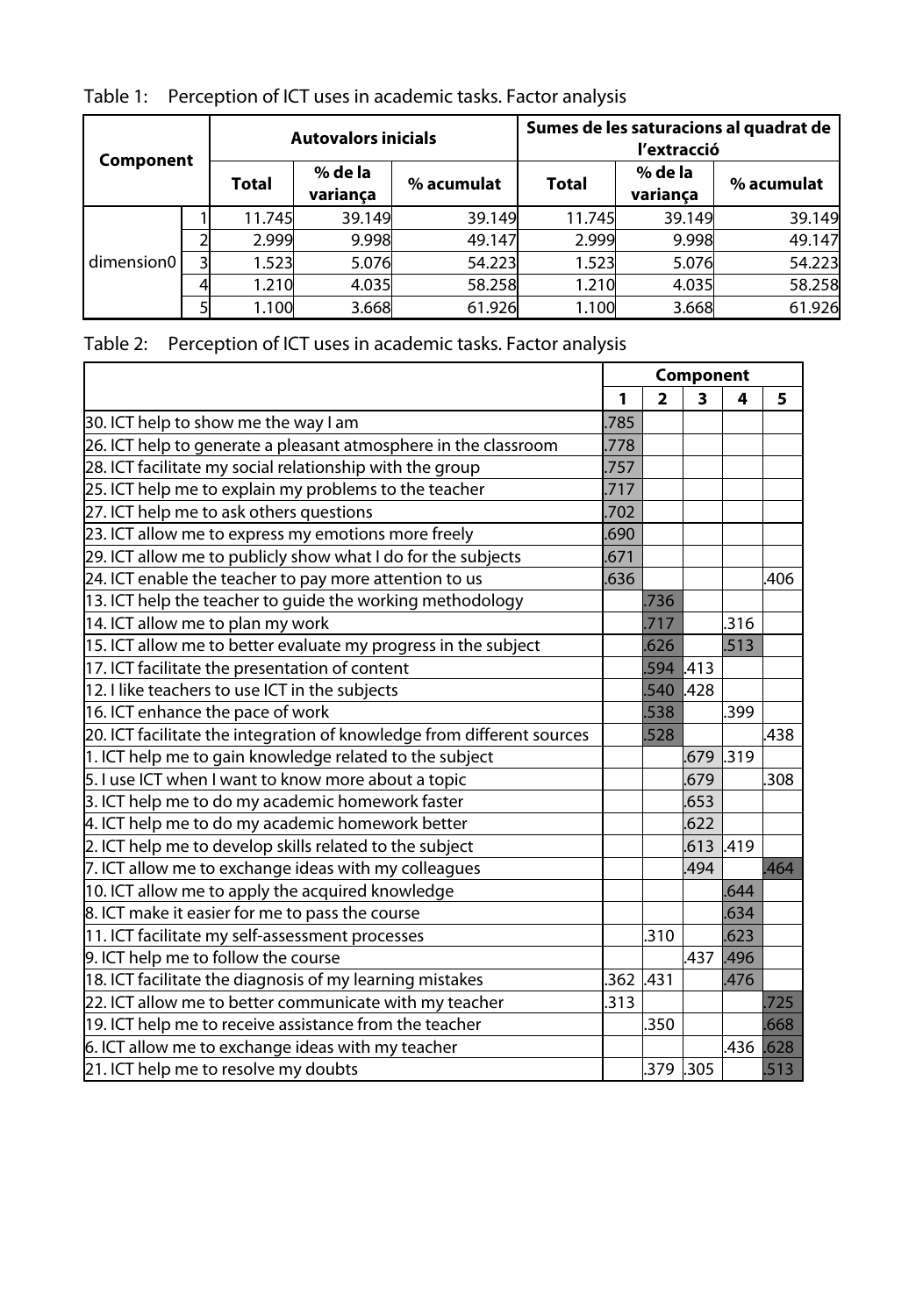The emergent factors are related with the next groups of processes:

- 1. Social support 1: Communication, expression of emotions and working climate.
- 2. Didactic support: Introduction and monitoring of content and activities.
- 3. Cognitive support 1: Efficiency in the development of knowledge and skills.
- 4. Cognitive support 2: Perception of learning and self-regulation.
- 5. Social support 2: Teacher and peer support through interaction.

In the following section we present the results obtained from different types of analysis. Firstly, we detail the main characteristics of the sample of students participating in the study. Secondly, using a segmentation analysis (model selection criteria), we present the most characteristic and differentiating features of the two groups of students (one comprised of students from an online university and the other from various traditional face-to-face/blended universities) taking both the independent and dependent variables identified into account. Finally, the analysis focuses on the students' attitudes and perceptions of the use of ICT in the university, in the two groups mentioned earlier. To do this, a Student's t-test analysis was applied.

# **Analysis of the results**

# **Characterization of the sample**

Of the total 1,042 participants in the study, 36.9 % are male and 63.1 % are female. The knowledge areas they are carrying out their studies in are Social Sciences (43.9 %), Technical (25.6 %), Humanities (25.7 %) and Natural Sciences (4.8 %). Of the total number of participants, 74 % are in their first two years of study and 26 % between the third and fifth year. Almost half of them, 45 %, also work.

In general, the level of access to technologies is high. The majority of the students typically connect to the Internet in their usual place of residence (77.7 %), followed by the family home (47.3 %), the workplace (36.9 %) and the university (30.9 %). The frequency of connection to the Internet is more than once a day in 82.9 % of cases and 13.5 % connect just once a day. Only 3.6 % connect to the Internet less frequently.

# **Emerging differences between virtual and face-to-face/blended universities**

By using a segmentation analysis model criteria (program spad, descriptive analysis, based on a chi-square) we present the most characteristic and differentiating features of the two groups of students, taking both the dependent variables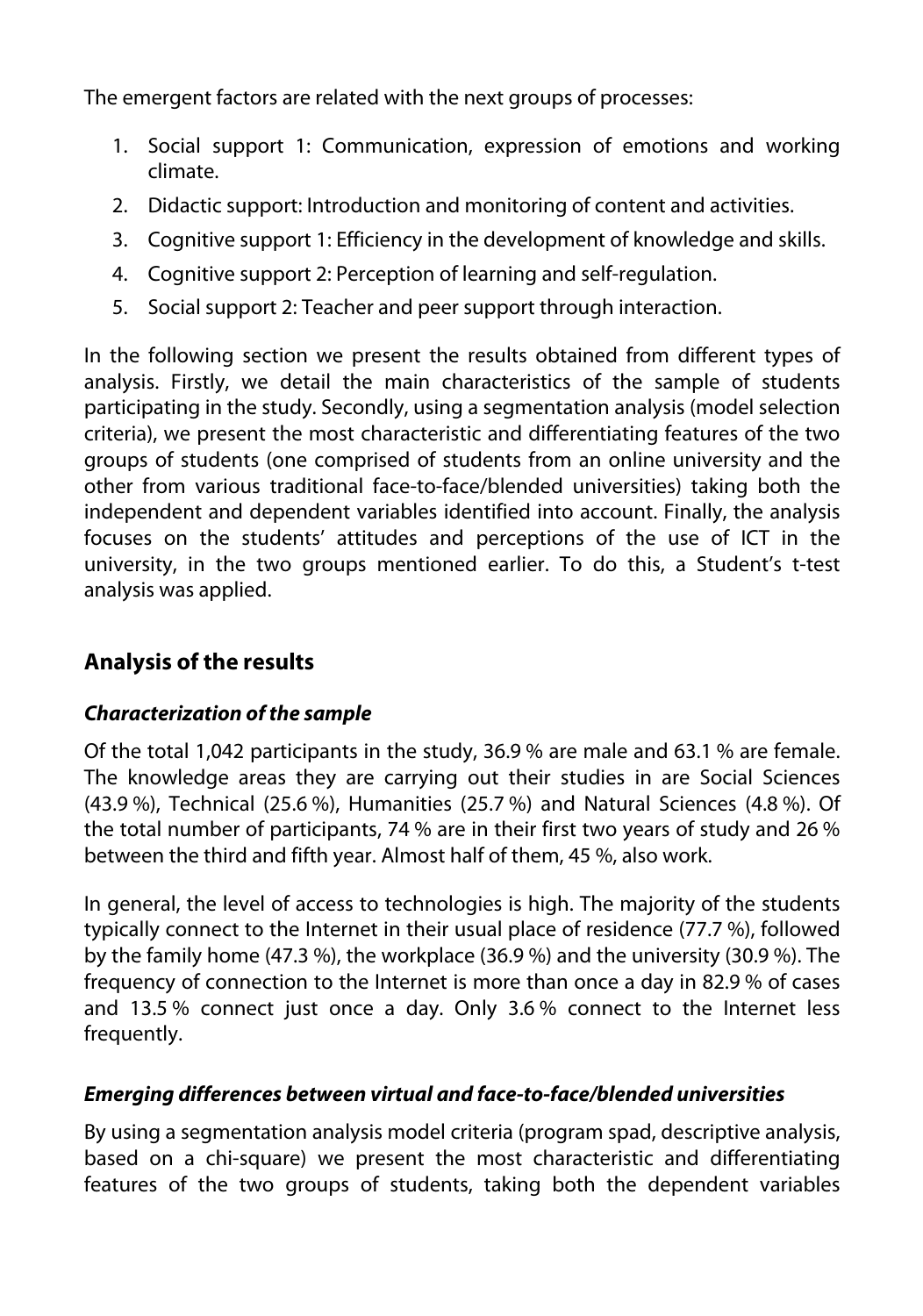previously mentioned into account. Segmentation refers to the process of partitioning a population into sub-groups according with the criterion variable. Treating the information in this way allows us to detect the most characteristic and distinctive features of each group. We should highlight that what appears most associated with one group are not the characteristics presented by all of the components, nor are they only ones, instead they are the characteristics that emerge as differentiating features of one group compared with the other in a statistically significant way (in this case,  $p < .001$ ).

With regards the profile of students at the online university, a feature that stands out is that many are studying social sciences, are over the age of 23, have computer equipment, connect to the Internet regularly and work. The students in face-toface/blended environments are studying natural sciences and technical subjects, are under the age of 22 and do not work.

The informal use of ICT (Table 3), not connected to their academic work, identified by each group shows that the students at the virtual university use technologies for mainly informative and educational purposes, while among the students in face-toface/blended environments the predominant use of technologies is for leisure and communication purposes.

| <b>Students in face-to-face/blended</b>         | <b>Students in online environments</b>             |
|-------------------------------------------------|----------------------------------------------------|
| environments                                    |                                                    |
| Daily - Use Internet to chat                    | Daily - Use Internet to send and receive email     |
| Daily - Use Internet to participate in a social | Daily - Use Internet to access the virtual campus  |
| network                                         | Daily - Use Internet to search for information for |
| Daily - Use Internet to download                | academic purposes                                  |
| software/films                                  | Daily - Use Internet to search for general         |
| Daily - Use Internet to listen to music         | information                                        |
| Daily - Use Internet to stay in contact with    | Daily - Use Internet to access communication media |
| friends                                         | Daily - Use Internet to read content/syndicated    |
| Daily - Use Internet to make friends            | news                                               |
| Daily - Use Internet to share mp3 files         | Daily - Use Internet to translate texts            |
| Daily - Use a mobile telephone to listen to mp3 |                                                    |
| files                                           |                                                    |
| Daily - Use a mobile telephone to take          |                                                    |
| photographs or video                            |                                                    |
| Daily - Use a mobile telephone to play games    |                                                    |
| Daily - Use a mobile telephone to make video-   |                                                    |
| calls                                           |                                                    |
| Daily - Use a computer to listen to music       |                                                    |
| Daily - Use a computer to play games            |                                                    |

#### Table 3: Informal use of ICT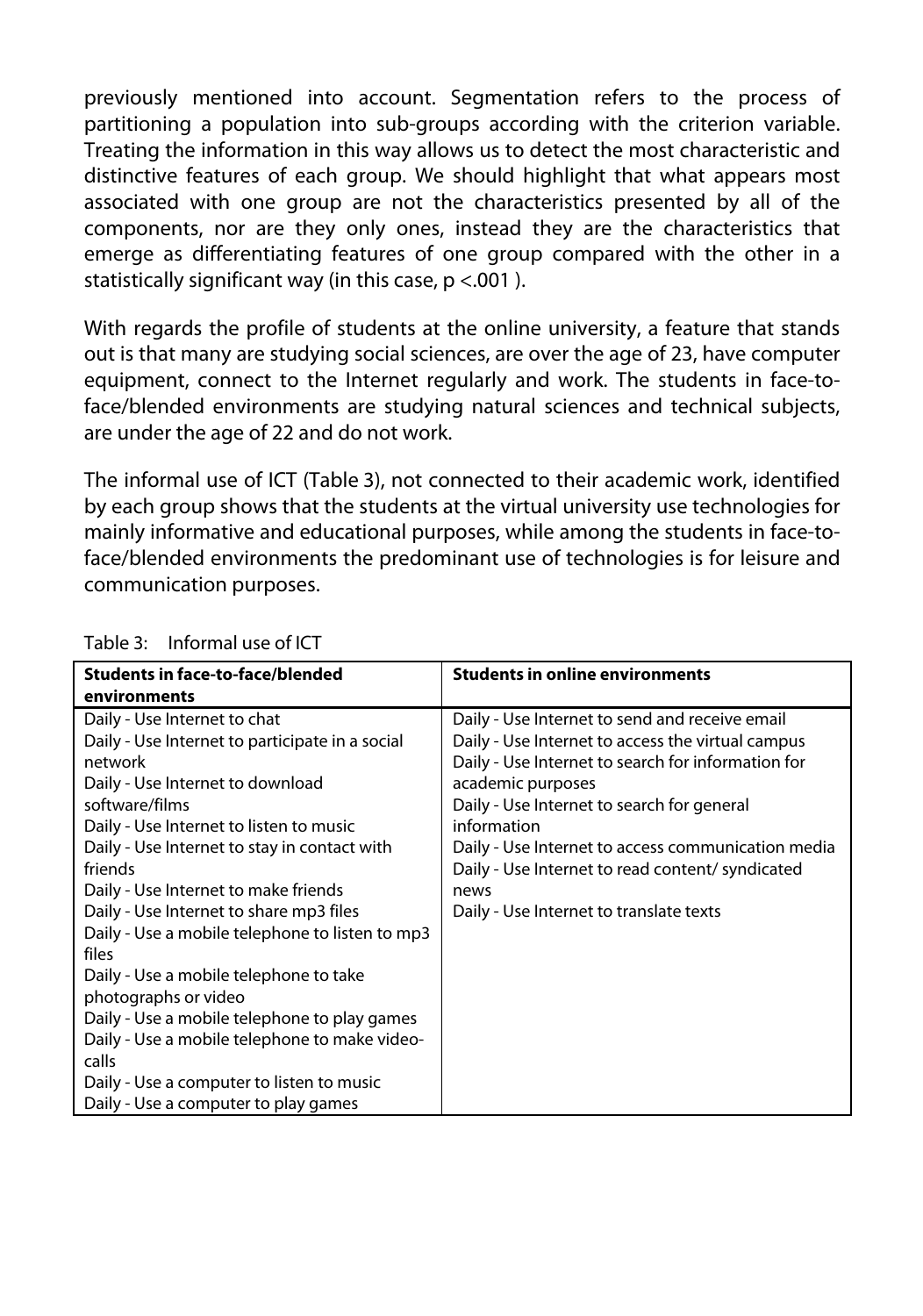With regards the autonomous ICT use (not teacher-led) in their academic activities (Table 4), what stands out among the online students are less uses and more confined to the tools found in a virtual campus, while among the students in faceto-face/blended environments we see greater diversity in the use of technologies. This may be due to the great dispersion and diversity among the approaches used by the four face-to-face/blended universities that we are considering as part of the same group.

| <b>Students in face-to-face/blended environments</b>     | <b>Students in online environments</b> |
|----------------------------------------------------------|----------------------------------------|
| I use social networks in my academic work                | I use forums in my academic work       |
| I use information repositories in my academic work       | I use blogs in my academic work        |
| I use a mobile telephone in my academic work             |                                        |
| I use YouTube in my academic work                        |                                        |
| I use online documents (Google Docs) in my academic work |                                        |

Table 4: ICT uses in academic tasks

With regards the students' use of ICT at their teachers' suggestion (Table 4), we see that the online students make frequent use of a greater number of technologies, with a more clearly educational use and one associated with Web 2.0 than in the case of students in face-to-face/blended environments.

Table 4: Teachers' led ICT uses

| <b>Students in face-to-face/blended</b> | <b>Students in online</b>         |  |  |
|-----------------------------------------|-----------------------------------|--|--|
| environments                            | environments                      |  |  |
| Frequently - Use of virtual campus      | Always - Use of virtual campus    |  |  |
| Always - Use of mobile telephone        | Always - Use of repositories      |  |  |
| Always - Social networks                | Always - Use of forums            |  |  |
| Always - MP3/MP4                        | Always - Use of Google Docs       |  |  |
| Always - YouTube                        | Always - Use of Internet searches |  |  |
|                                         | Always - Use of wikis             |  |  |
|                                         | Always - Use of blogs             |  |  |

Finally, the perception of competence in informal uses of ICT is also different and coherent with the previously described uses. Among the students in the virtual environment we can see greater perceived competence in the use of most technologies, while among the students in face-to-face/blended environments there is a perception of having an average level of competence. Moreover, very different uses of technologies appear once again between both groups.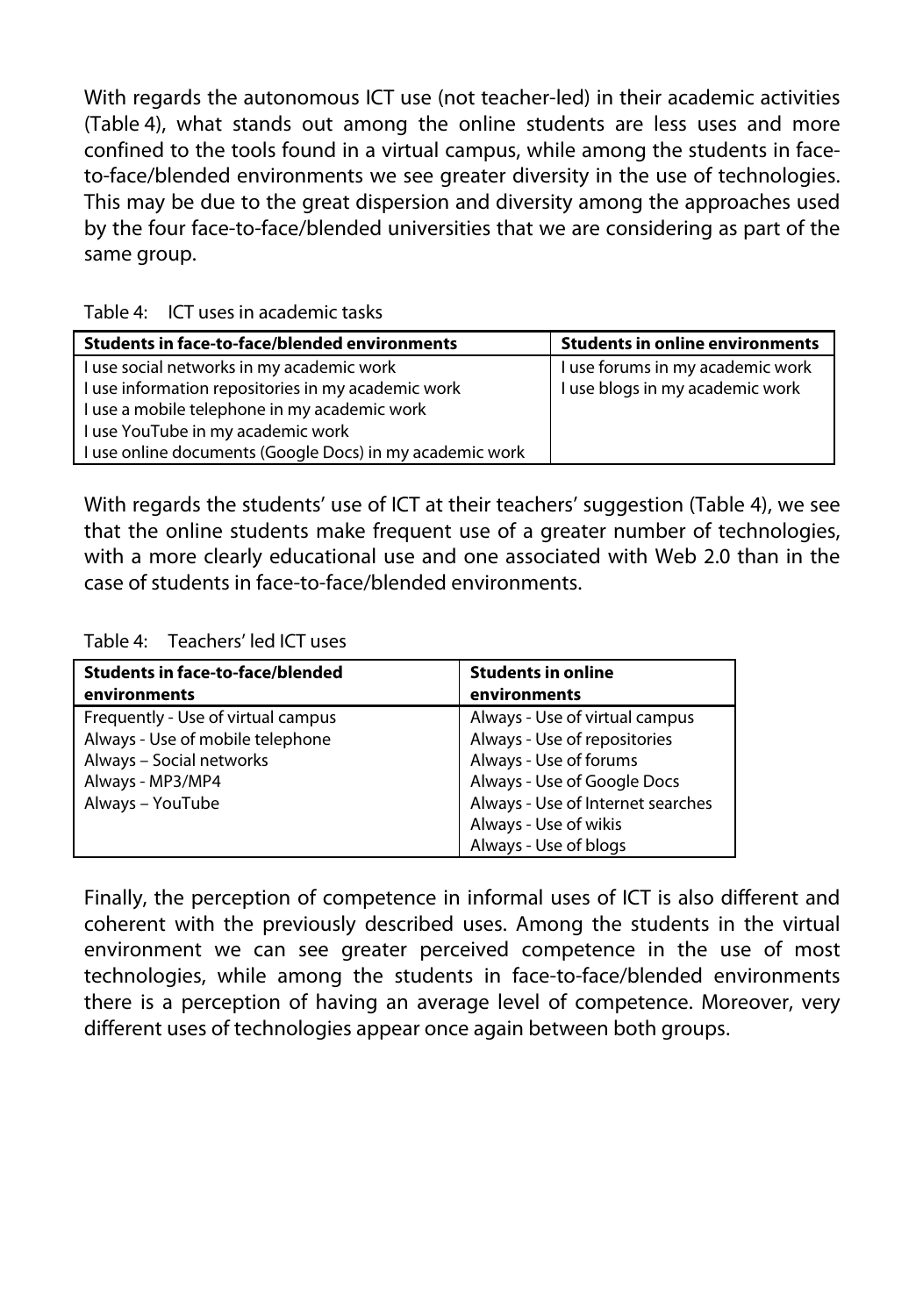### **Students' perception of ICT uses regarding different dimensions of teaching and learning**

In this section we present the results about the students' perception of the use of technologies by comparing both groups with regards to each one of the dimensions or components previously identified. The next charts show the comparison between the mean values for the level of agreement (from 1 to 5: totally disagree, disagree, neither agree nor disagree, agree, totally agree) expressed by the students regarding ICT usefulness. Each chart corresponds to one component.

For uses included in component 1 (social support 1) the Figure 1 shows that agreement with the assertions is higher between students in the online university, especially regarding communication with peers and social outreach. It's important to take into account that face-to-face/blended students are close to disagreeing with the assertions.



Figure 1. Perception of ICT uses in virtual and face-to-face/blended contexts. Social support 1

The perception of usefulness of ICT regarding the component 2 (didactic support) is quite high in both groups although it is notably higher among the students at the online university in a quite homogeneous way (Figure 2).



Figure 2. Perception of ICT uses in virtual and face-to-face/blended contexts. Didactic support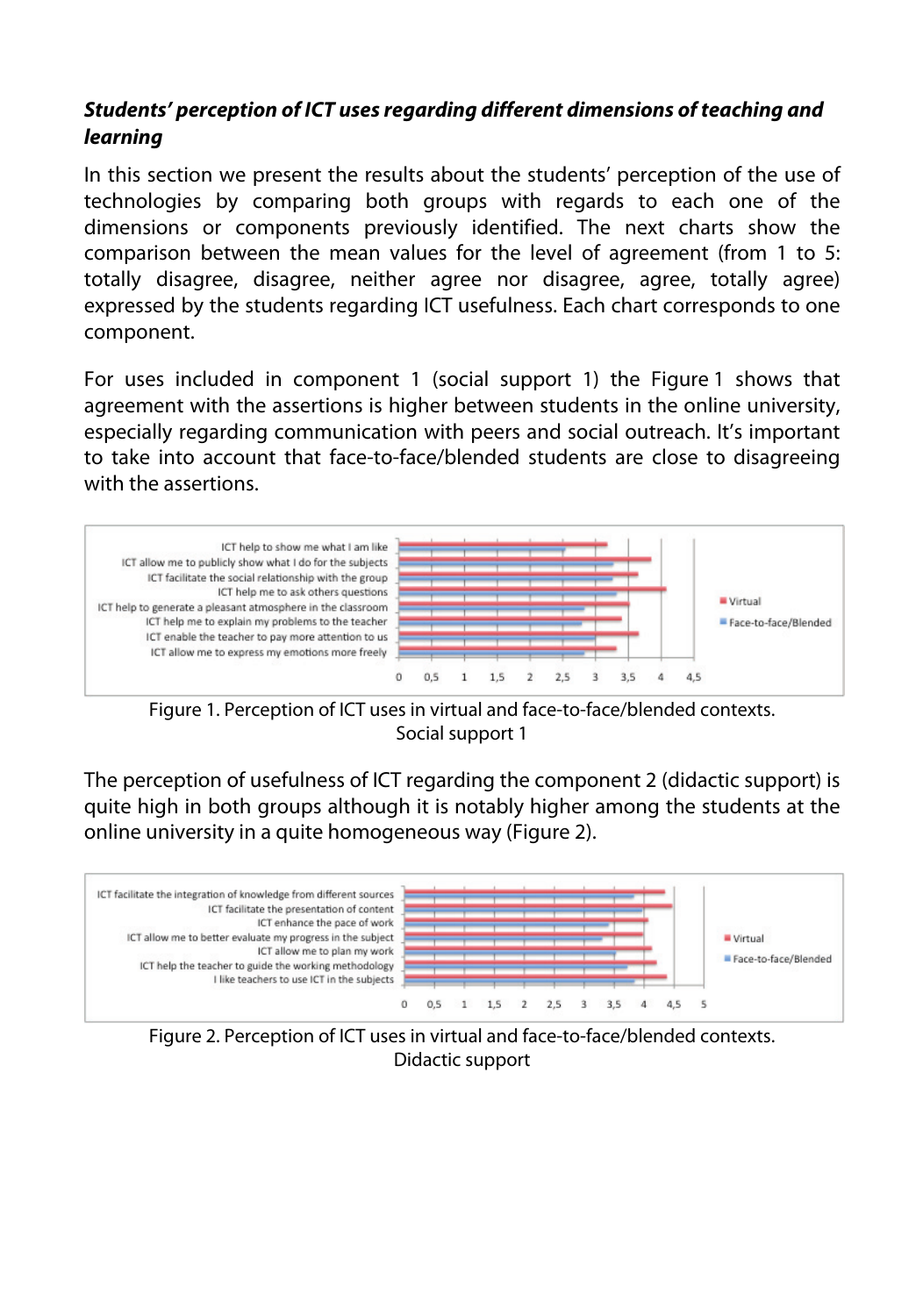In the case of the component 3 (cognitive support 1) the level of agreement is very high in both groups except for the assertion "ICT help me to do my homework better", where the level of agreement of online students is quite lower than in the other group (Figure 3).



Figure 3. Perception of ICT uses in virtual and face-to-face/blended contexts. Cognitive support 1

Component 4, related to students' perception of learning and self-regulation issues, registers very high levels of agreement in both groups and especially in the case of students in the online model.

With regards to social support 2, considering interaction with the teacher or with peers, we can see the same situation again. All ratings are quite high in general, but the students at the online university express a higher level of agreement than the other group.

Finally, in order to confirm the statistical significance of these differences, a Student's t-test has been applied in order to compare the perception of ICT use between both groups of students regarding the university model (face-toface/blended and online) for each of the 5 emergent components. The results (in Table 5) show significant differences between both groups in all components except for the third one (marked in red), corresponding with cognitive support 1 (efficiency in the development of knowledge and skills). The mean values allow us to confirm that the differences point to higher values in the responses by students at the virtual university.

| <b>Components</b>      | <b>T-Student</b>                 | Virtual univ.<br>(factorial<br>mean score) | <b>Blended univ.</b><br>(factorial mean<br>score) |
|------------------------|----------------------------------|--------------------------------------------|---------------------------------------------------|
| 1. Social support 1    | $(t (1,040) = 4.942; p<0.001)$   | 0.329                                      | $-0.070$                                          |
| 2. Didactic support    | $(t (1,040) = 4.641; p<0.001)$   | 0.309                                      | $-0.065$                                          |
| 3. Cognitive support 1 | $(t (1,040) = -0.653; p > 0.05)$ | $-0.044$                                   | 0.009                                             |
| 4. Cognitive support 2 | $(t (1,040) = 8.654; p<0.001)$   | 0.563                                      | $-0.119$                                          |
| 5. Social support 2    | $(t (1,040) = 9.476; p < 0.001)$ | 0.613                                      | $-0.130$                                          |

Table 5: Students' perception of ICT uses in virtual and face-to-face/blended universities. Student t-test results.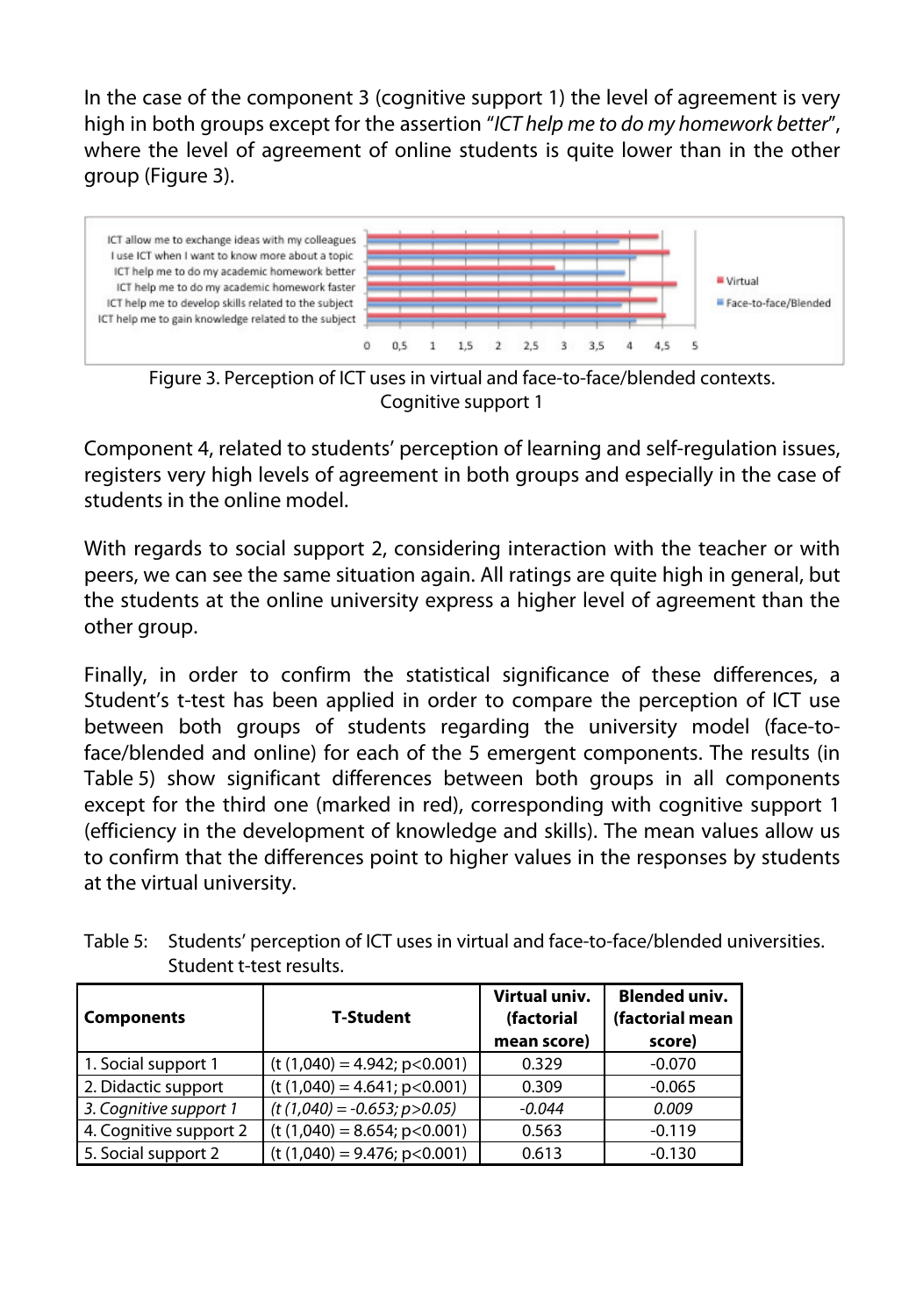### **Discussion and conclusions**

This research confirms many of the general points found in studies outside of Spain in relation to the level of technology access and use. Students use mainly the Internet to search for information and their universities' virtual campuses as a gateway to the learning material for their courses [15,16]. They perceive themselves as fairly competent in most areas (communication, creation, etc.) although the data do not indicate that these competences are necessarily reflected in their regular performance of academic tasks, which is much more restricted.

Out of the academic context, general types of technology (computers, mobile telephones and the Internet) are used for rapid communication and convenient access to services and information. However, if we look beyond these technologies and well-established tools, we find considerable variation in patterns of access, use and preference for a wide range of different technologies [10]. This evidence seems to suggest that although most university students have a basic set of technological abilities, these do not necessarily translate into sophisticated skills in the use of other technologies or information literacy in general.

Although access to and use of ICT is widespread, the influence of university model seems to be an important factor to take into account. For academic purposes, students seem to respond to the requirements of their courses, programmes and universities. In all cases, there is a clear relationship between the students' perception of usefulness regarding certain ICT resources and the teachers' suggested uses of technologies. The most highly rated technologies correspond with those proposed by teachers. Here we concur with the study by Margaryan and Littlejohn [17], which argues that there is little variety in the use of ICT for learning and that these uses are conditioned by teachers' suggestions.

On the other hand, there are differences between students at face-to-face/blended universities and at online universities, both in terms of technology use, levels of perceived competence and utility in these uses. While the students in virtual environments use technologies mainly for informative and educational purposes, students in face-to-face/blended environments tend to use ICT for leisure and communication. Furthermore, the results obtained demonstrate significant differences between the online students and those at face-to-face and blended universities. The perception of ICT support from the cognitive, social and didactic perspective is generally more positive among the students at the virtual university. It could be argued that the results are connected to the fact that online students are heavily dependent on ICT in order to do their courses, however it is interesting to note that differences are not significance regarding the perception of effectiveness in ICT support in developing knowledge and skills. Moreover, greater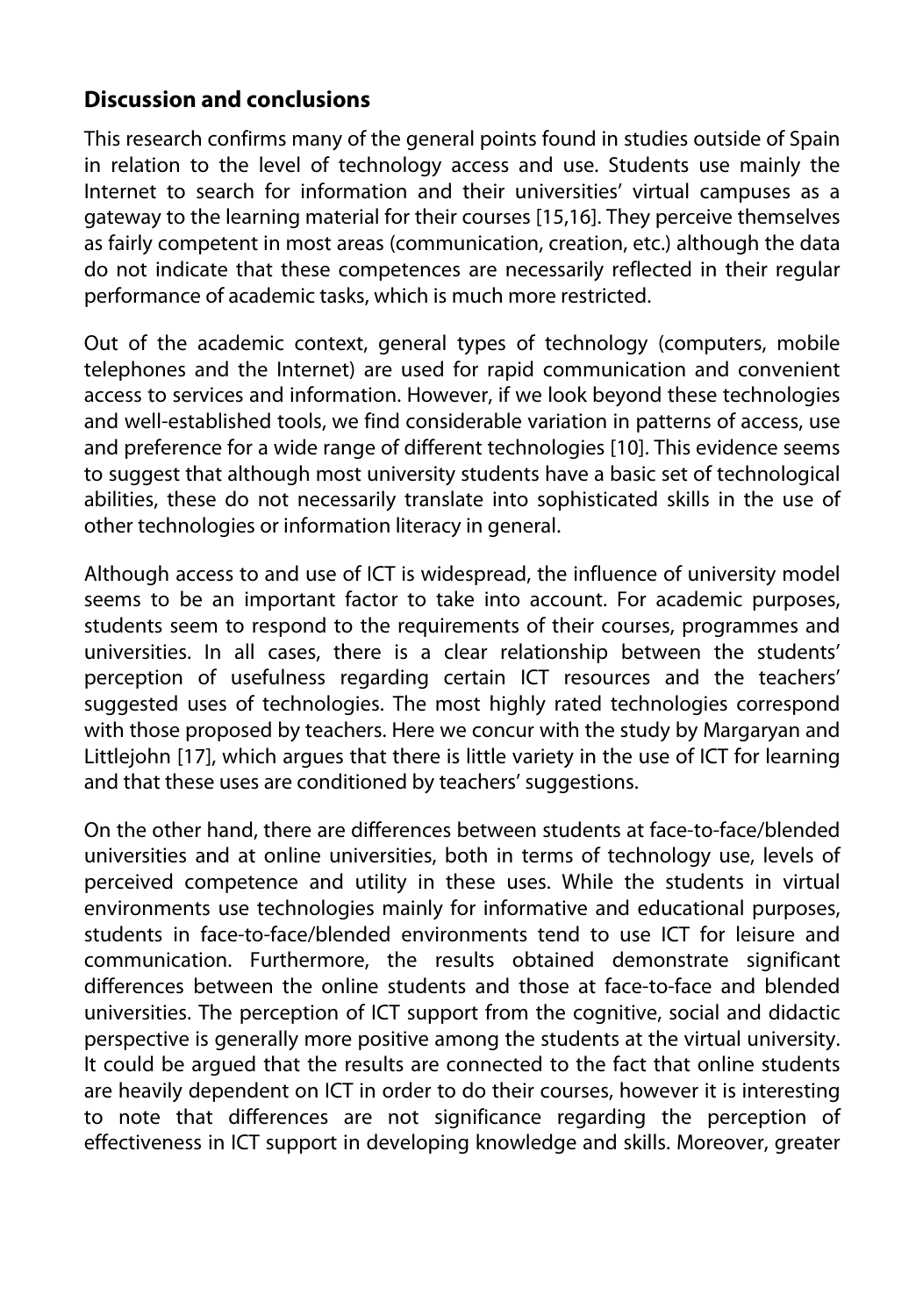use of technology in academic settings seems to condition the students' informal use and not just the reverse.

It is also interesting to remark that social dimension in component 2 (related to general communication, expression of emotions and working climate) is valued lower than the other dimensions by both groups of students. It remains to be found out if the reason is their minor interest in this kind of ICT support during learning processes or the lack of adequacy of university virtual environments to bring support to these social aspects.

The results obtained cannot favour the idea of online learning environments being superior to blended learning environments in terms of development of students' digital competence, as more research should be carried out into the educational model used in the different universities. However they do lead us to suggest the need to consider that technology-rich learning environments foster students' digital competencies (and not the other way round). Namely, it seems that we shouldn't rely on students' digital competences to foster ICT supported learning practices at the university.

### **References**

- 1. Fraser, J.F. (2002). Learning environments research: yesterday, today and tomorrow. In S. Goh and M. Khine (2002). Studies in educational learning environments: an international perspective. Singapore: World Scientific.
- 2. Johnson, L.; Smith, R.; Willis, H.; Levine, A. and Haywood, K. (2011). The 2011 Horizon Report. Austin, Texas: The New Media Consortium.
- 3. Harasim, L. (1990). Online Education: An environment for collaboration and intellectual amplification. In L. Harasim (Ed.): Online education. Perspectives on a New Environment. Preager, New York. (pp. 39-66).
- 4. McIsaac, M. S.; Gunawardena, C N. (1996). "Distance Education". In D. H. Jonassen (1996). Handbook on Research for Education Communications and Technology. New York, McMillan.
- 5. Bersin, J. (2004). The Blended Learning Book. Best Practices, Proven Methodologies and Lessons Learned. San Francisco: Pfeiffer.
- 6. Thorne, K. (2003). Blended Learning. How to integrate online and traditional learning. London: Kogan
- 7. Ardizzone, P. and Rivoltella, P.C. (2003). Didáctica para el e-learning. Métodos e instrumentos para la innovación universitaria. Málaga: Aljibe.